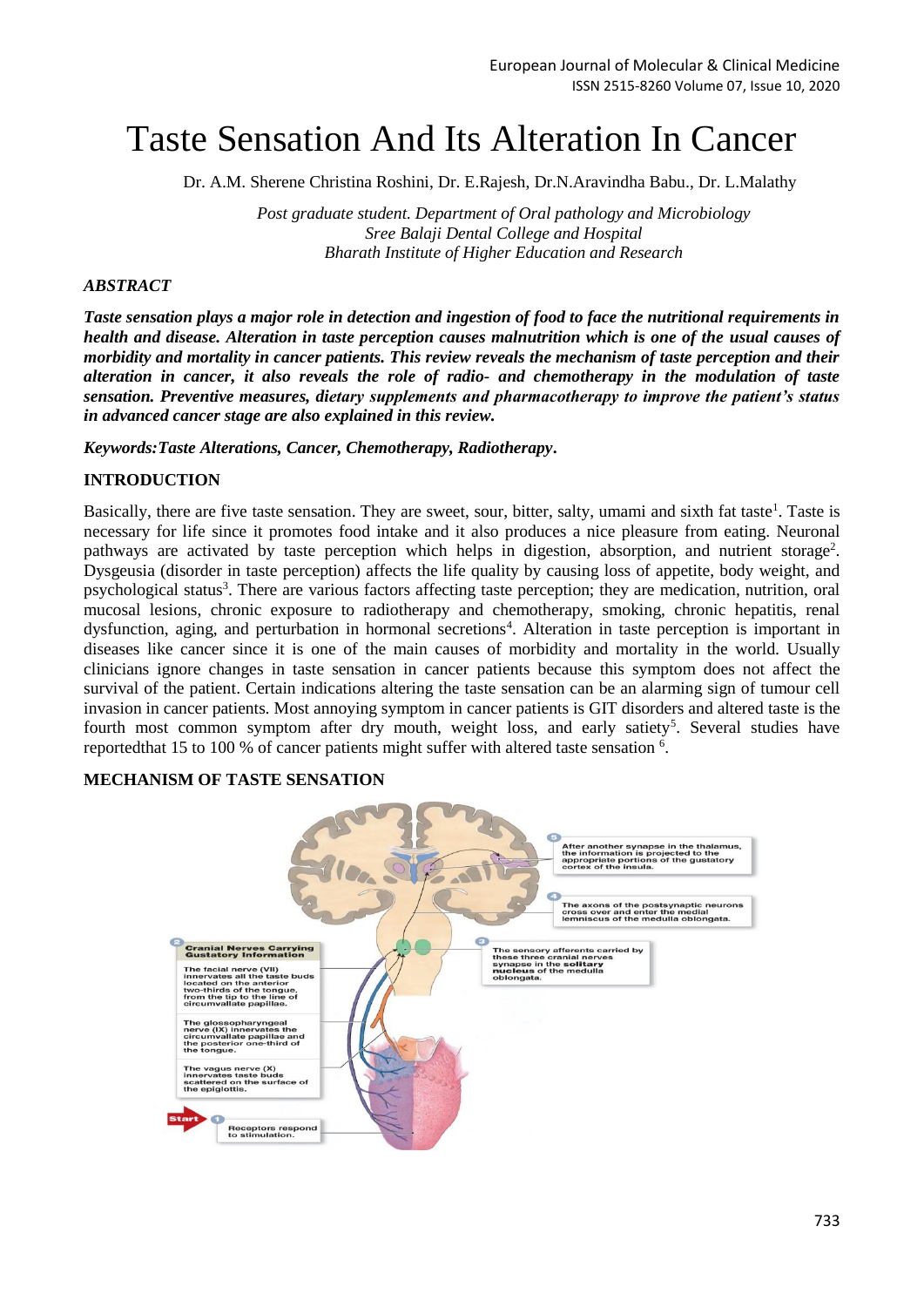#### European Journal of Molecular & Clinical Medicine ISSN 2515-8260 Volume 07, Issue 10, 2020



#### **INFLAMMATION AND TASTE SENSATION**

- $\triangleright$  One of the characteristic features of advanced cancer is the inflammatory condition associated with an infection. Proliferating cancer cells releases cytokines/chemokines which helps in the recruitment of macrophages and neutrophils, and hence a series of cytokines and cytotoxic mediators including prostaglandins are produced.<sup>7</sup>
- In neck cancer, pro-inflammatory cytokines level, i.e., IL-1α, RANTES, MIG, G-CSF, GM-CSF, INF- $\gamma$ , TNF-a, IL-17, IL-4, IL-6, and IL-10, in the body is raised by various fold  $\delta$ .
- $\triangleright$  The cytokines such as IL-12 and IFN<sub>Y</sub> has anti-tumor role, while IL-6, IL-17, and IL-23 are protumor<sup>9</sup>.
- $\triangleright$  Inflammation plays a major role in cachexia.
- $\triangleright$  Cancer cachexia is related to an increase in blood levels of C-reactive protein, cytokines (interleukin 1b, interleukin-6, TNF-α, and leukemia inhibitor factor, LIF) and other tumour derived factors like lipid mobilizing factor (LMF) and protein mobilizing factor (PMF).
- $\triangleright$  Inflammatory markers through blood circulation exerts their action in the brain and control the areas of feeding behaviour (smell and taste sensation) $10$ .
- $\triangleright$  The above observation recommends that taste alteration in cancer patients might be controlled at taste bud and brain levels.
- $\triangleright$  Wang et al in 2009 have reported that expression of Toll-like receptors (TLRs), type I and II interferon (IFN) receptors, and their downstream signalling compounds in taste tissue.
- $\triangleright$  Systemic administration of IFNs triggers apoptosis of taste bud cells and in turn contributes the development of taste disorders.
- $\triangleright$  High concentration of IFNγ and TNF-a, and INFγcauses apoptosis of TRCs.
- $\triangleright$  Taste sensation such as bitter, sweet and umami taste is also decreased. these mice.
- $\triangleright$  Another relationship between inflammation and hyperglycemia in cancer patient was observed since carbohydrate metabolism is altered in type 2 diabetic cancer patients <sup>11</sup>
- $\triangleright$  Gondivkar et al. in 2009 have stated that type 2 diabetic patientsmight suffer from taste alterations.
- $\triangleright$  Therefore, there is a possibility of alteration carbohydrate metabolism and taste perception among type 2 diabetes and cancer patients.

#### **MICROBIOME AND TASTE SENSATION**

- $\triangleright$  Schmidt et al. in 2014 have proposed that oral microbiomediffers in oral cancer patients.
- $\triangleright$  Oral mucositis is associated with taste alteration can be observed in cancer patients undergoing chemotherapy frequently.<sup>12</sup>
- $\triangleright$  Wang et al. (2015) suggested that disruption of oral microbiomecauses chemotherapy-induced inflammation through tolllike receptors (TLRs) and nucleotide oligomerization domain (NOD)-like receptors (NLRs).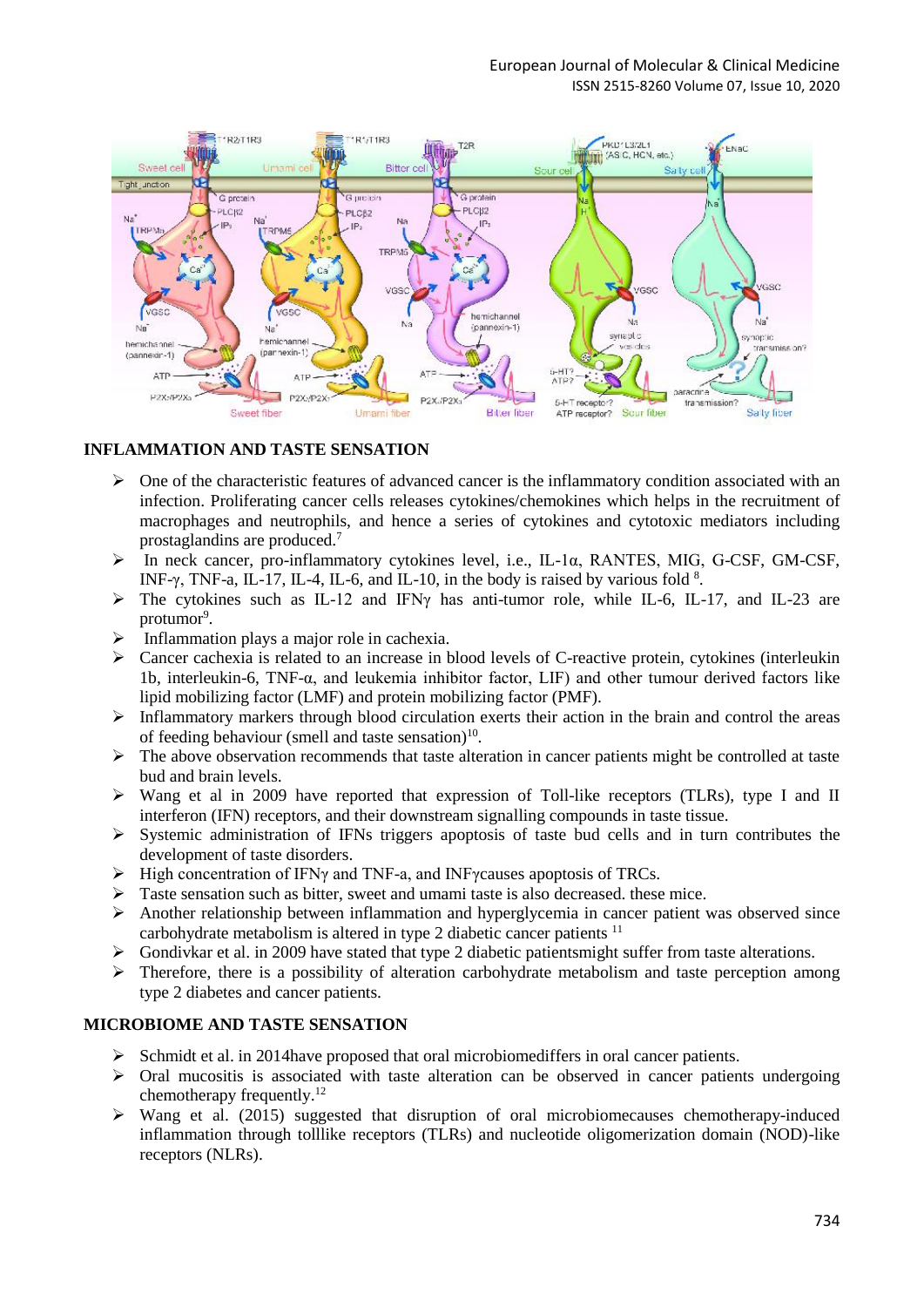- Ligands for these receptors like peptidoglycan, lipopolysaccharide, bacterial DNA, and protein flagellin are usually provided by disrupted microbiome, thus resulting in induction of inflammatory process.
- $\triangleright$  Microbial alterations may cause inflammation and taste sensation disorder which was later assumed that disruption of gut microbiota can cause altered taste in cancer patients.

# **CANCER THERAPY AND TASTE ALTERATION**

## **CHEMOTHERAPY**

- $\triangleright$  Chemotherapy alters taste perception<sup>13</sup>.
- $\triangleright$  In a study, the incidence of taste alterations was reported as 69.9%, and a relationship was detected between taste alterations and life change pattern like appetite and fatigue $14$ .
- $\triangleright$  Taste-test reveals that these patients had raised thresholds for bitter taste. Such changes can be resolved within months after chemotherapy <sup>15</sup>.
- $\triangleright$  Zinc is an important micronutrient which plays a vital role in taste perception. Studies proposes that Zinc deficiency is associated with taste alteration in cancer patients<sup>16</sup>.
- $\triangleright$  Deficiency of Zinc can be caused by the drugs treating cancer, where it causes binding and chelation of Zinc and other heavy metals by sulfhydryl group in their structures, promoting Zinc depletion and loss of taste<sup>17</sup>.

# **RADIOTHERAPY**

- $\triangleright$  Taste disorders can be commonly observed in patients undergoing radiation therapy for head and neck cancers.
- $\triangleright$  In a study, it was observed that bitter taste was mostly affected than sweet taste<sup>18</sup>.
- $\triangleright$  Another study expressed that bitter and salty taste were the first affected taste modalities, while sweet taste was the least affected due to radiotherapy.
- > Taste alteration can be seen in a few weeks after the beginning of radiotherapy but it may recover to its normal level within 6 months to 1 year once the treatment has been stopped but some patients suffer from permanent taste loss .<sup>19</sup>
- $\triangleright$  Taste alterations are caused due to the damage of taste cells by radiotherapy and the change in taste pattern is highly encouraged by the distribution of taste buds damaged during the radiation treatment.
- Radiotherapy also promotes xerostomiasince radiation frequently affects saliva quantity and composition  $^{20}$  and hence resulting in damaging salivary glands.

# **RADIOTHERAPY AND CHEMOTHERAPY**

Combined force of radiotherapyand chemotherapy targets taste progenitor and existing taste cells. Sonic hedgehog (SHH) and notch pathways are altered during cancer<sup>21</sup>. Use of SHH pathway inhibitor, Vismodegib, in cancer patients causes profound taste alterations.<sup>22</sup>Hence it is clear that modified SHH leads to taste alterations in cancer patients.After radiation, the progenitor cells repair damaged DNA but if they fail, they start apoptosis. Chemotherapy also targets rapidly dividing cells and hence taste alterations can be seen in patients undergoing chemotherapy for non-head/neck cancer.

# **MEASUREMENT OF TASTE ALTERATION**

Several methods are used for the measurement of taste impairment and detection thresholds in cancer patients. It is the clinician's choice to use any of the following methods:

Electrogustometer

- One electrode is the tongue electrode, while the other reference electrode is located on dorsal side or the wrist.
- Electrical current is applied in various steps and the lowest current intensity, recognized by the patient, is taken as the detection threshold<sup>23</sup>.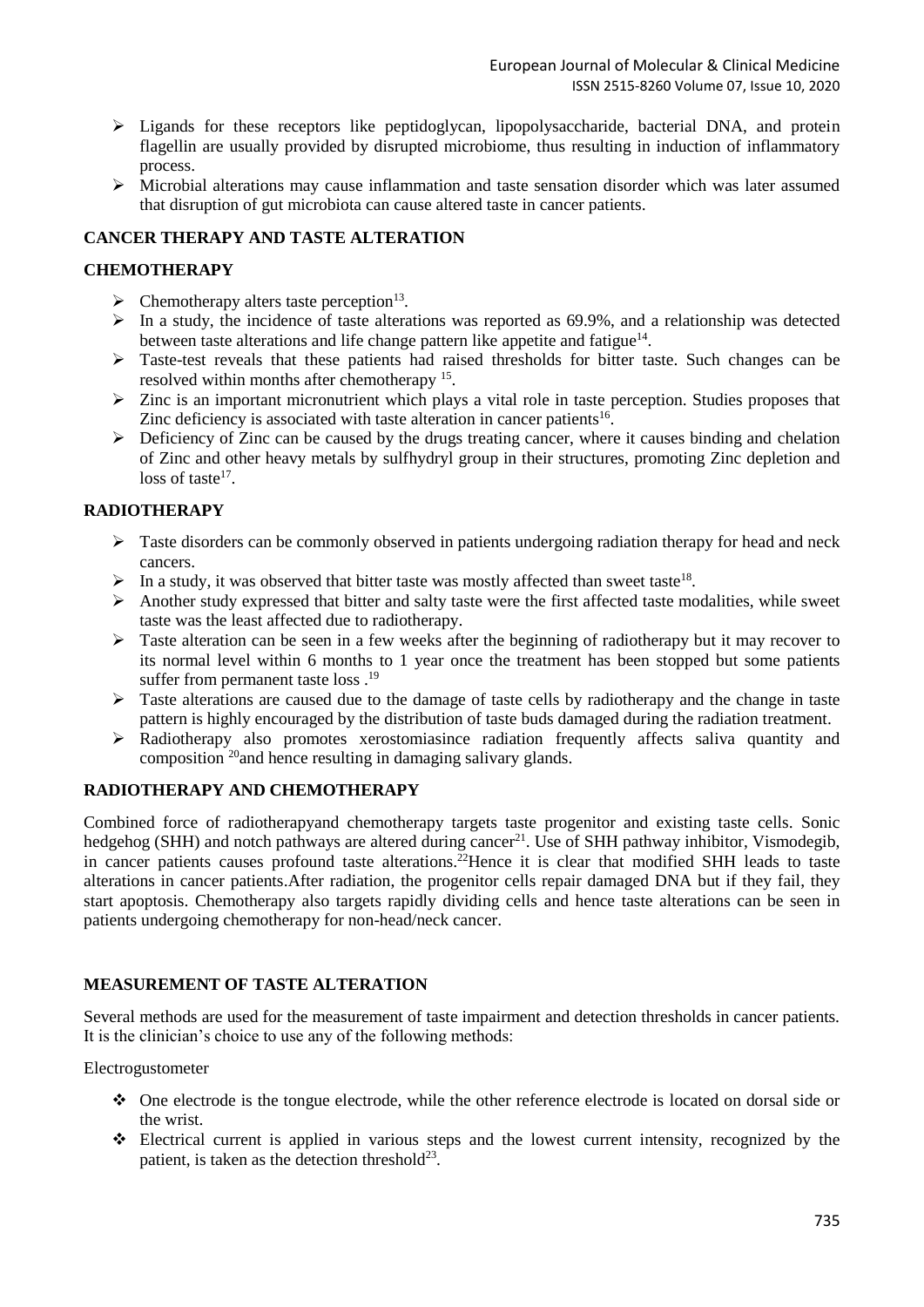### Chemical Detection

- $\bullet$  Tastant solution is used with suprathreshold concentrations for detecting taste modalities<sup>24</sup>.
- $\bullet$  Patient's mouth is rinsed with a sip of distilled water before testing each sample.
- $\cdot \cdot$  The lowest solute concentration at which the subject consistently perceives the taste is considered as taste threshold $25$ .

#### **3-Armed Forced Choice (3-AFC) Method**

Patient is asked to locate a cross-hatch on a 10-cm line labelled at each end  $(0 =$  dislike extremely, no sweetness, sourness, saltiness, or bitterness, and  $10 =$  like extremely, extremely sweet, sour, salty, or bitter) to degree of liking and intensity of each sample<sup>24</sup>. A scale ranging from  $0$  (total taste loss) to  $3$  (no taste loss) can be engaged to classify the subjects, based on the recognition of particular concentration of taste.<sup>26</sup>

# **PREVENTION AND TREATMENT OF TASTE ALTERATIONS**

- Counselling in advance is necessary to prepare patient mentally before time. Rhodes et al. (1994) have suggested that if the patients are psychologically prepared for taste alterations, they can resist taste changes easily.
- Prior to chemotherapy, patients can be motivated to try new food items. Lemon juice and chewing gum can be used before meals to make the meals more pleasant.<sup>27</sup>
- Patient must maintain good oral hygiene as it promoteschanges in taste.
- To evaluate alteration in taste perception in cancer patients, the clinicians can use various methods such asMalnutrition Screening Tool, Interdisciplinary Nutrition Care Plan or the Patient-Generated Subjective Global Assessment<sup>28</sup>.
- Nutritional status should be assessed to improve the life quality of the patients. Zinc supplementation is essential for patients undergoing cancer chemotherapy.
- Halyard et al. (2007) in his clinical study proposed that intake of Zinc protects against taste alterations. Therefore, regular use of Zinc sulfatecan be encouraged for patients undergoing cancer therapy.
- Amifostine, an organic thiophosphate, protects normal tissues from radiation and chemotherapy <sup>29</sup>.
- Amifostine also protects salivary glands and, thus eradicating xerostomia.
- Pilocarpine and bethanechol increases the salivary production. It was tested upon salivary secretion in cancer patients with hypo-salivation after radiotherapy<sup>30</sup>. Though both the drugs improve salivary secretion, only bethanechol improved taste perception.

# **CONCLUSION**

Taste alterations varies with disease and specific treatment. Studies should be conducted by collecting the data so that specific patient care protocols can be created to lessen the effect of a change in taste on patient's quality of life. Alteration of taste should be taken into consideration and food supplements are provided accordingly to makethe patients more acceptable. In order to balance this condition, an interesting idea can be to test the particular taste impairment and add taste enhancersto make food more palatable for patients.

#### **REFERENCE**

- 1. Heinze, J. M., Preissl, H., Fritsche, A., and Frank, S. (2015). Controversies in fat perception. Physiol. Behav. 152, 479–493. doi: 10.1016/j.physbeh.2015. 08.033
- 2. Brondel, L., Jacquin, A., Meillon, S., and Pénicaud, L. (2013). Le goût: physiologie, rôles et dysfonctionnements. Nutr. Clin. Métabol. 27, 123–133. doi: 10.1016/j.nupar.2013.06.002
- 3. Deems, D. A., Doty, R. L., Settle, R. G., Moore-Gillon, V., Shaman, P., Mester, A. F., et al. (1991). Smell and taste disorders, a study of 750 patients from the University of Pennsylvania Smell and Taste Center. Arch. Otol. Head Neck Surg. 117, 519–528. doi: 10.1001/archotol.1991.01870170065015
- 4. Maffeis, E. R., and Silva-Netto, C. R. (1989). Factors that alter taste perception. Rev. FaculdadeOdontol. Lins 3, 28–32.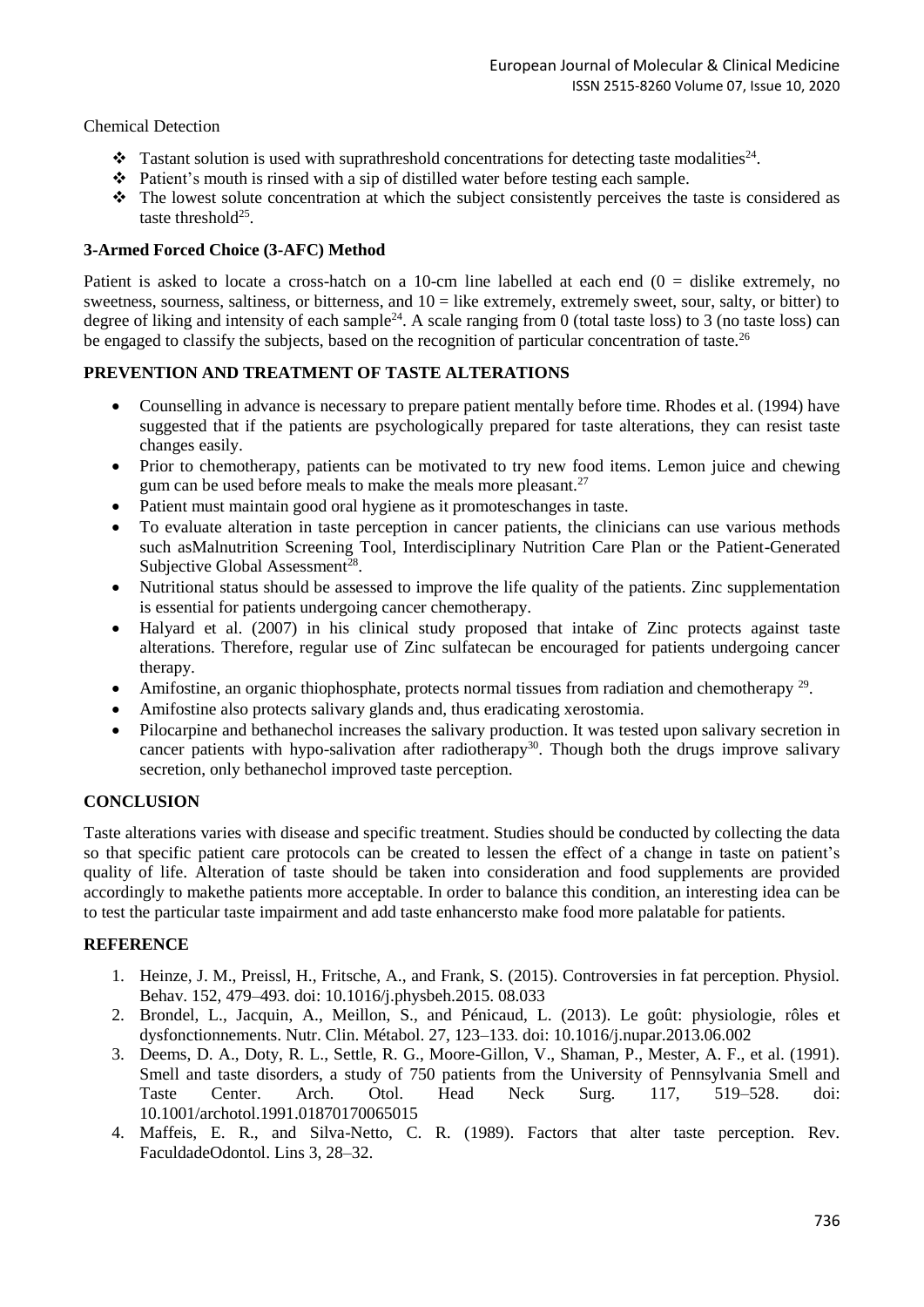- 5. Komurcu, S., Nelson, K. A., Walsh, D., Ford, R. B., and Rybicki, L. A. (2002). Gastrointestinal symptoms among inpatients with advanced cancer. Am. J. Hospice Palliat. Med. 19, 351–355. doi: 10.1177/104990910201900513
- 6. Lockhart, P. B., and Clark, J. R. (1989). Oral complications following neoadjuvant chemotherapy in patients with head and neck cancer. NCI monogr. 9, 99–101.
- 7. Kuper, H., Adami, H. O., and Trichopoulos, D. (2000). Infections as a major preventable cause of human cancer. J. Intern. Med. 248, 171–183. doi: 10.1046/j.1365-2796.2000.00742.
- 8. Johnson, S. D., De Costa, A.-M., and Young, M. R. (2014). Effect of the premalignant and tumor microenvironment on immune cell cytokine production in head and neck cancer. Cancers 6, 756–770. doi: 10.3390/cancers6020756
- 9. Lin, W.-W., and Karin, M. (2007). A cytokine-mediated link between innate immunity, inflammation, and cancer. J. Clin. Invest. 117, 1175–1183. doi: 10.1172/JCI31537
- 10. Argilés, J. M., Busquets, S., Stemmler, B., and López-Soriano, F. J. (2014). Cancer cachexia: understanding the molecular basis. Nat. Rev. Cancer 14, 754–762. doi: 10.1038/nrc3829
- 11. Duan, W., Shen, X., Lei, J., Xu, Q., Yu, Y., Li, R., et al. (2014). Hyperglycemia, a neglected factor during cancer progression. Biomed Res. Int. 2014:461917. doi: 10.1155/2014/461917
- 12. Knox, J. J., Puodziunas, A. L., and Feld, R. (2000). Chemotherapy-induced oral mucositis. Drugs Aging 17, 257–267. doi: 10.2165/00002512-200017040-00002
- 13. Bermúdez-Rattoni, F. (2004). Molecular mechanisms of taste-recognition memory. Nat. Rev. Neurosci. 5, 209–217. doi: 10.1038/nrn1344
- 14. Zabernigg, A., Gamper, E.-M., Giesinger, J. M., Rumpold, G., Kemmler, G., Gattringer, K., et al. (2010). Taste alterations in cancer patients receiving chemotherapy: a neglected side effect? Oncologist 15, 913–920. doi: 10.1634/theoncologist.2009-0333
- 15. Bernhardson, B.-M., Tishelman, C., and Rutqvist, L. E. (2008). Self-reported taste and smell changes during cancer chemotherapy. Support. Care Cancer 16, 275–283. doi: 10.1007/s00520-007-0319-7
- 16. Heyneman, C. A. (1996). Zinc deficiency and taste disorders. Ann. Pharmacother. 30, 186–187. doi: 10.1177/106002809603000215
- 17. Comeau, T. B., Epstein, J. B., and Migas, C. (2001). Taste and smell dysfunction in patients receiving chemotherapy: a review of current knowledge. Support. Care Cancer 9, 575–580. doi: 10.1007/s005200100279
- 18. Zheng, W. K., Inokuchi, A., Yamamoto, T., and Komiyama, S. (2002). Taste dysfunction in irradiated patients with head and neck cancer. Hukuoka Acta Med. 93, 64–76.
- 19. RuoRedda, M. G., and Allis, S. (2006). Radiotherapy-induced taste impairment. Cancer Treat. Rev. 32, 541–547. doi: 10.1016/j.ctrv.2006.06.003
- 20. Mossman, K. L., and Henkin, R. I. (1978). Radiation-induced changes in taste acuity in cancer patients. Int. J. Radiat. Oncol. 4, 663–670. doi: 10.1016/0360-3016(78)90190-6
- 21. Merchant, A. A., and Matsui, W. (2010). Targeting Hedgehog— a cancer stem cell pathway. Clin. Cancer Res. 16, 3130–3140. doi: 10.1158/1078-0432.CCR-09-2846
- 22. Von Hoff, D. D., Lorusso, P. M., Rudin, C. M., Reddy, J. C., Yauch, R. L., Tibes, R., et al. (2009). Inhibition of the hedgehog pathway in advanced basal-cell carcinoma. N. Engl. J. Med. 361, 1164– 1172. doi: 10.1056/NEJMoa0905360
- 23. Berteretche, M., Dalix, A., d'ornano, A. C., Bellisle, F., Khayat, D., and Faurion, A. (2004). Decreased taste sensitivity in cancer patients under chemotherapy. Support. Care ancer 12, 571–576. doi: 10.1007/s00520-004-0589-2
- 24. Trant, A. S., Serin, J., and Douglass, H. O. (1982). Is taste related to anorexia in cancer patients? Am. J. Clin. Nutr. 36, 45–58.
- 25. Gallagher, P., and Tweedle, D. E. (1983). Taste threshold and acceptability of commercial diets in cancer patients. J. Parenter. Enteral Nutr. 7, 361–363. doi: 10.1177/0148607183007004361
- 26. Maes, A., Huygh, I., Weltens, C., Vandevelde, G., Delaere, P., Evers, G., et al. (2002). De Gustibus: time scale of loss and recovery of tastes caused by radiotherapy. Radiother. Oncol. 63, 195–201. doi: 10.1016/S0167-8140(02)00025-7
- 27. Ravasco, P., Monteiro-Grillo, I., and Camilo, M. E. (2003). Does nutrition influence quality of life in cancer patients undergoing radiotherapy? Radiother. Oncol. 67, 213–220. doi: 10.1016/S0167- 8140(03)00040-9